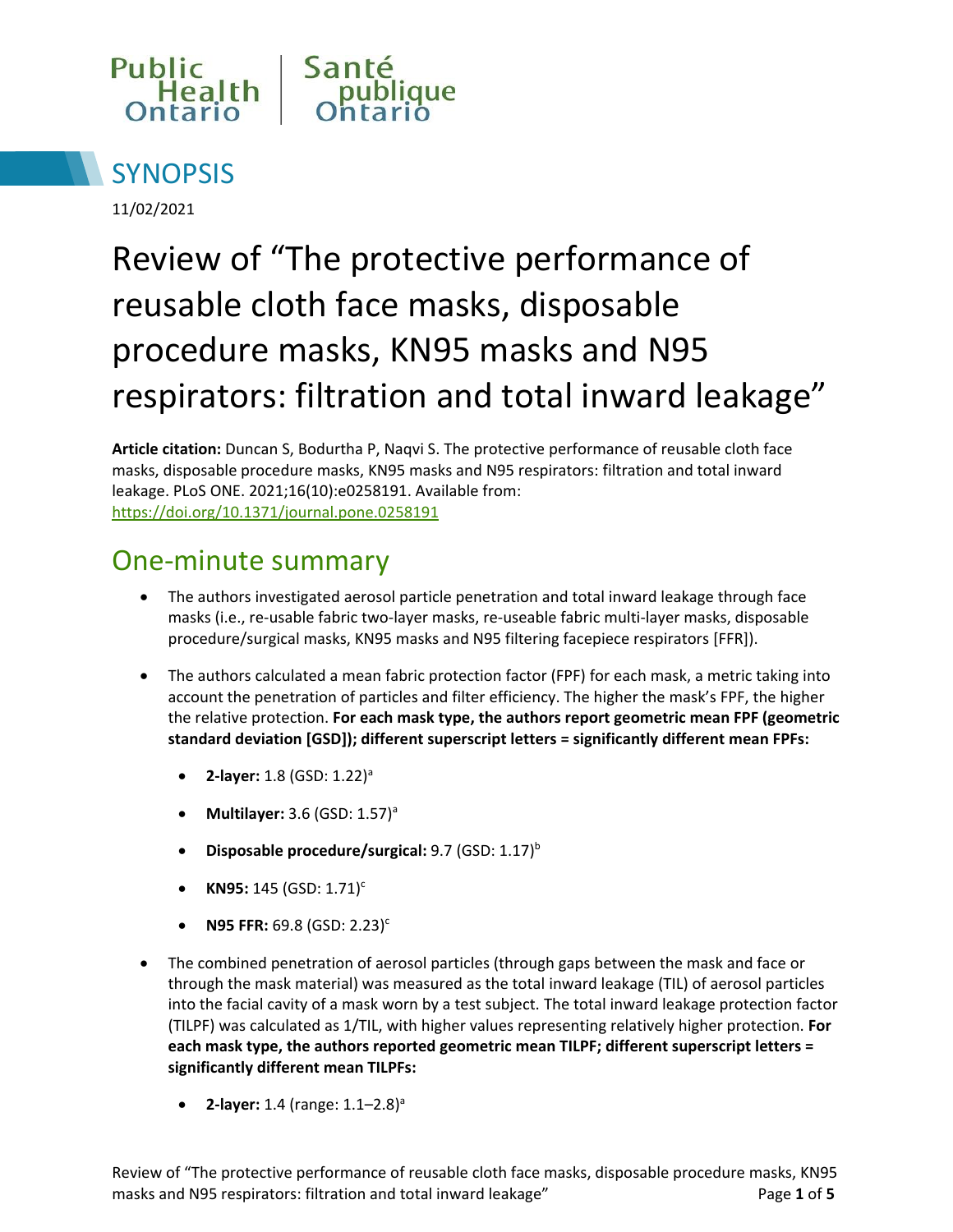- **Multilayer:** 1.8 (range: 1.1–4.9)<sup>a</sup>
- **Disposable procedure/surgical:** 2.3 (range: 1.3–8.3)<sup>a</sup>
- **KN95:** 6.2 (range:  $3.4-14.7$ )<sup>b</sup>
- **N95 FFR:** 166 (range: 92.3-319)<sup>c</sup>
- The percent overall penetration of particles was highest for 2-layer masks (≈56%), followed by multi-layer (≈28%), procedure (≈10%), N95 FFR (≈1.4%) and KN95 (≈0.7%).
- Modelling a viral concentration of 0.01% and particle size of 0.3 µm, the percent reduction in viral penetration, compared to a 2-layer mask, was 99.2% for N95 FFRs, 96% for disposable procedure/surgical masks, and 59% for multi-layer masks.
- The median quality factor was highest for KN95 masks ( $\approx$ 0.095 Pa<sup>-1</sup>), followed by disposable procedure/surgical masks ( $\approx$ 0.07 Pa<sup>-1</sup>), multi-layer masks ( $\approx$ 0.035 Pa<sup>-1</sup>) and 2-layer masks ( $\approx$ 0.01 Pa<sup>-1</sup>). Note that the median quality factor was not presented for N95 FFRs due to dissimilar face velocities compared to the other mask types.
- The authors concluded that N95 FFRs were the only masks investigated that provided both high FPF and TILPF. Further, N95 FFRs are the best option to protect individuals from exposure to aerosols in high-risk settings. In addition, mask fit with an effective face seal is more important to increasing TILPF than the mask material.

## Additional information

- **Percent aerosol penetration:** Aerosol penetration through masks was tested using an aerosol swatch (mask material) penetration set-up (please see paper for details and schematic). The authors used a polydisperse (≈0.023–5 μm) sodium chloride (45,000–60,000 particles/cm<sup>3</sup>) aerosol to challenge each mask fabric, with aerosols generated in the mixing chamber and pulled through a neutralizer and swatch test rig using a regenerative blower. Air flow was regulated using a flow meter and the aerosol concentration (upstream and downstream) was measured with the scanning mobility particle sizer (SMPS)/aerodynamic particle sizer (APS) (performed up to 4 times per mask). To simulate expiration of a person at rest, the authors tested masks at a flow rate of 17 L/min. Aerosol penetration through a mask was calculated by measuring the aerosol concentration upstream and downstream from the mask material, where % penetration = 1 – filtration efficiency (see paper for further details, formula and calculations). Masks of different brands and materials were tested within each group: 1) 2-layer (n=5 types); 2) multi-layer (n=10); 3) disposable procedure/surgical (n=6); 4) KN95 (n=2); and 5) N95 FFR (n=5).
	- **The percent maximum penetration of particles (occurring at maximum penetrating particle size) through each mask type:** 
		- **2-layer:** 91.9% (0.81 µm)
		- **Multilayer:** 45.2% (0.37 µm)
		- **Disposable procedure/surgical:** 26.4% (0.058 µm)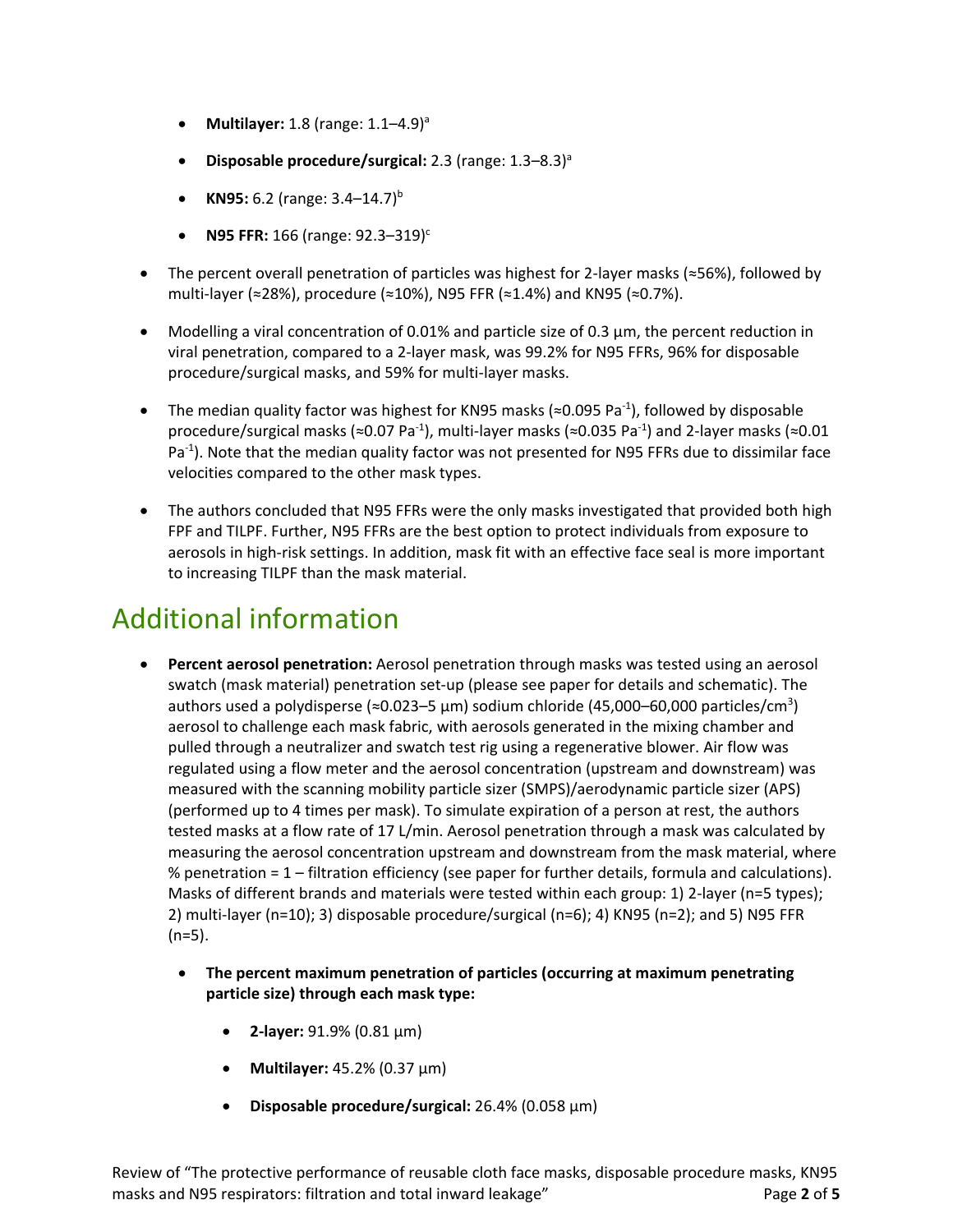- **KN95:** 2.3% (0.12 µm)
- **N95 FFR:** 3.4% (0.076 µm)
- **Fabric protection factor (FPF):** The FPF was calculated by taking the reciprocal of the mean number penetration for each particle diameter in the distribution, then converting this value to a protection factor and then calculating a harmonic mean FPF (please see paper for formula). Per authors, the FPF metric is routinely used by the United States Occupational Safety and Health Administration (US OSHA), National Institute for Occupational Safety and Health (NIOSH) and the Canadian Standards Association (CSA) for calculating overall protection and fit in respiratory protection standards.
- **Total inward leakage (TIL) and total inward leakage protection factor (TILPF):** TIL is used to estimate the overall performance of a face mask under laboratory conditions. Aerosol generation, particle size and concentration was the same as the penetration swatch test. The authors did not provide details on the volunteers, but were selected from Defence Research and Development Canada employees and were trained in proper usage of masks and fit-tested for N95 FFRs. The authors selected 11 volunteers to approximate a cross-section in terms of sex, age, height, weight and face size. The TIL test involved seven activities involving head/face/body movements for a duration of 30 seconds each. Aerosols outside of the mask were sampled 10 cm away from the participants' face. Masks of different brands and materials were tested within each group: 1) 2-layer (n=4 types); 2) multi-layer (n=4); 3) disposable procedure/surgical (n=2); 4) KN95 (n=2); and 5) N95 FFR (n=1).

#### PHO reviewer's comments

- This study quantified filtration efficiency and total inward leakage of a variety of mask types used during the COVID-19 pandemic, demonstrating substantial variation based on the materials used.
- Disposable procedure/surgical masks had a higher level of protection against particle penetration than 2-layer or multi-layer masks, and KN95 and N95 FFR had the highest filtering performance. Although KN95 models had filtering performance comparable to N95 FFRs, total inward leakage was much lower than N95 FFRs, highlighting the importance of an effective seal to the face for reducing total inward leakage and protection of the wearer. However, the TILPF for the KN95s tested were still appreciably higher than the 2-layer, multi-layer or disposable procedure/surgical masks tested.
- The addition of filter layers to 2-layer masks reduced average particle penetration to some degree. However, the third filtering layer was not always beneficial, and depended on the type of fabric.
- All mask types provided some total inward leakage protection and reduced concentration of aerosols downstream. Inward leakage protection can serve as a proxy measure for source control.
- The authors tried to account for some 'real world' factors, such as recruiting volunteers with a variety of facial structures and using test air flow rates to mimic typical breathing. Still, as an experimental study, many factors that influence mask/respirator use and adherence in realworld settings would not have been replicated, limiting generalizability. However, the results

Review of "The protective performance of reusable cloth face masks, disposable procedure masks, KN95 masks and N95 respirators: filtration and total inward leakage" Page **3** of 5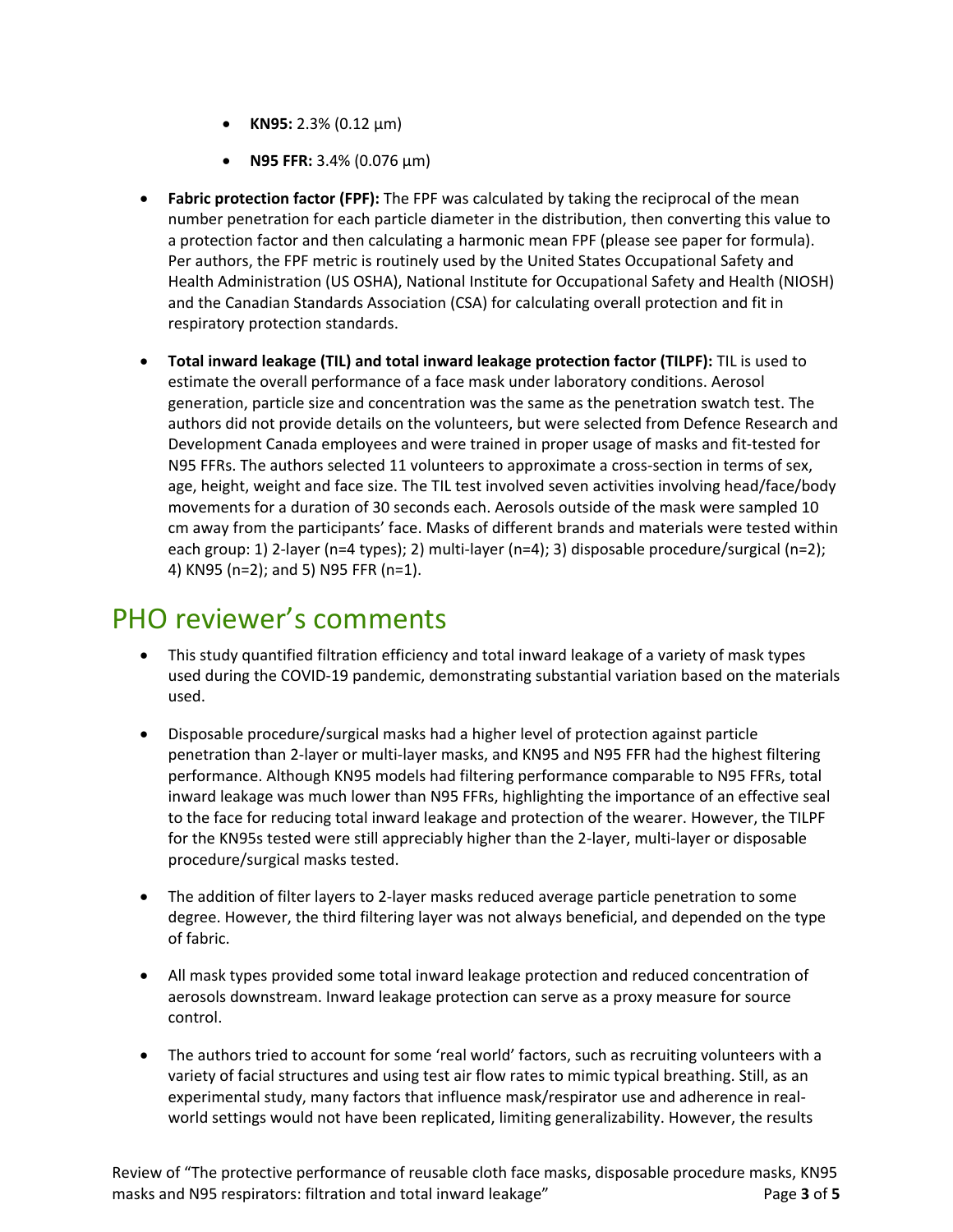overall are consistent with previous studies that have demonstrated the importance of fit as well as filtration, and the wide variation in filtration efficiencies of commonly available fabrics. Although not discussed explicitly in the paper, comfort and breathability are also important aspects to consider in places or contexts where indoor masking mandates are in effect.

- It is important to consider the purpose and setting for mask use when selecting the most appropriate type (i.e. source control vs. personal protective equipment). Mask use in community settings is primarily for source control to reduce the risk to others, and part of a multi-layer suite of prevention measures. Masks for personal protection are used in healthcare and other occupational settings. Training, and when appropriate fit-testing, are important components for optimizing personal protective equipment. The high protection level observed for N95 FFR depends heavily on good fit; hence, wearers need to be fit-tested to find a model that suits their face shape and ensure a seal each time it is used.
- Within the suite of masks tested, it was unclear if any were designed for the pediatric population. With this in mind, a similar analysis for masks designed for children would be helpful for possible application in the school setting.
- In addition, the study did not explore if the FPF and TILPF may drop after prolonged use of the masks/respirators (and re-use for the fabric masks), as some masks may become less effective over time, e.g., during a typical day of use.